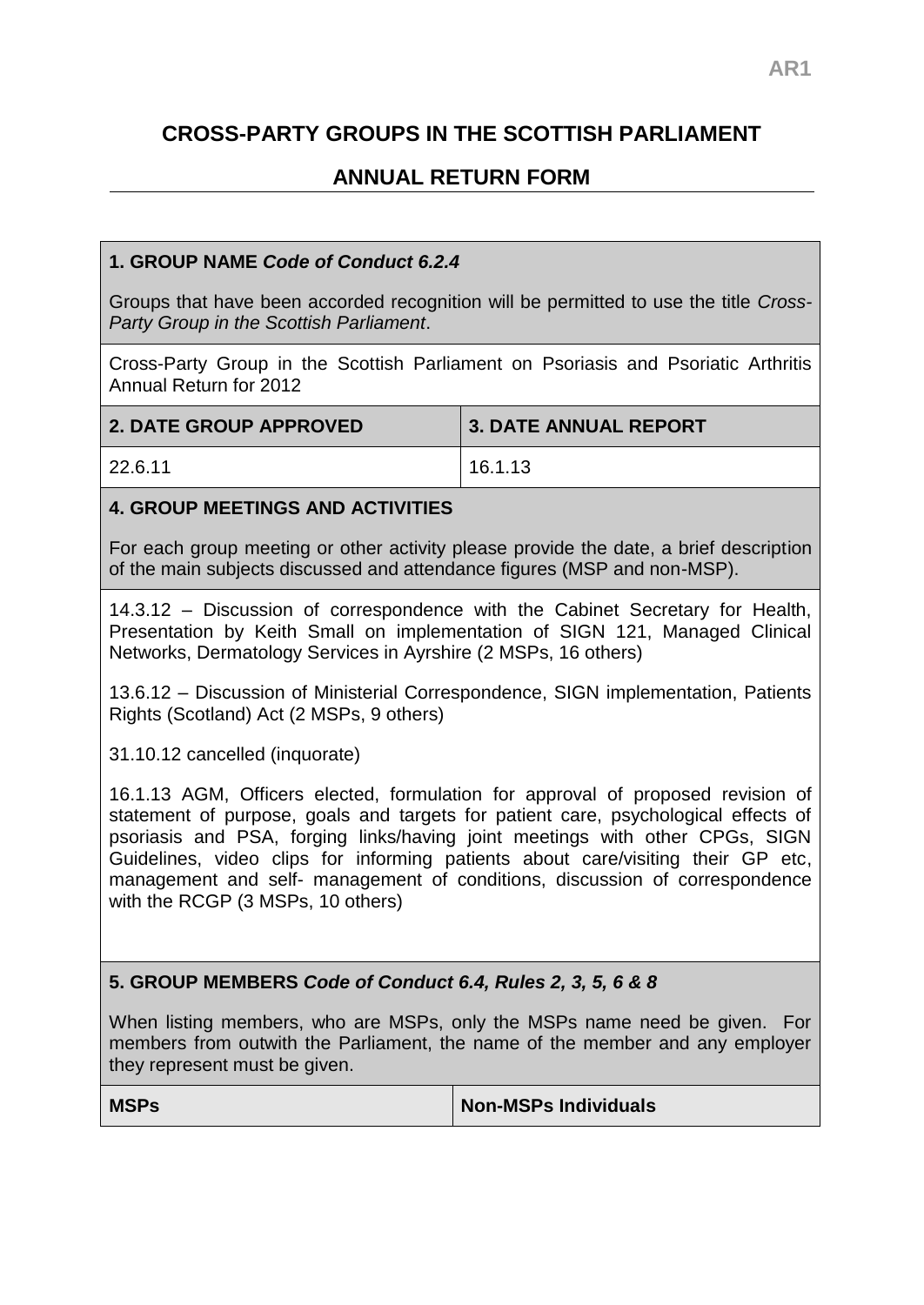| Margaret Mitchell, Ken Macintosh,<br>James Dornan | Dave Thompson, Jim Eadie, Jim Hume,   Mary Blackford, Duncan Bowers, Dr<br>Linda Fabiani, Malcolm Chisholm, Lesley Diack, Jacqui Low, Dr Lorna<br>McHattie, Dr Daniel Kemmett, Claire<br>Mcgeachie, Liz McIvor, Anne Muir,<br>Caroline Murray, Barbara Page, Claire<br>Stewart, Jim Walker, Dr Hilary Wilson,<br>Balaparankiriyan Thanekaslam, Janice<br>Johnson, Denis Johnston, Dr David<br>Bilsland, John Docherty, Nancy Taylor,<br>Stewart Campbell, Helen McAteer, Irene<br>Clayton, Keith Small, Maureen Robinson,<br>Dr Iain Campbell, Amy Hefford, Diane<br>Thomson, Duncan Dow, Dr Stewart<br>Douglas, Jacqueline Forde, Guy<br>Armstrong, Fiona Hamill, Tony Bramley,<br>Grainne Morrison, Dr John Hunter, Phil<br>Atkinson, Charlotte Hanson-Hall, Mairi<br>MacIver, Sarah McAleenan, Steve<br>McBride, Federico Moscogiuri, Maureen<br>O'Reilly, Louise Peardon |
|---------------------------------------------------|------------------------------------------------------------------------------------------------------------------------------------------------------------------------------------------------------------------------------------------------------------------------------------------------------------------------------------------------------------------------------------------------------------------------------------------------------------------------------------------------------------------------------------------------------------------------------------------------------------------------------------------------------------------------------------------------------------------------------------------------------------------------------------------------------------------------------------------------------------------------------|
|                                                   | <b>Organisations</b>                                                                                                                                                                                                                                                                                                                                                                                                                                                                                                                                                                                                                                                                                                                                                                                                                                                         |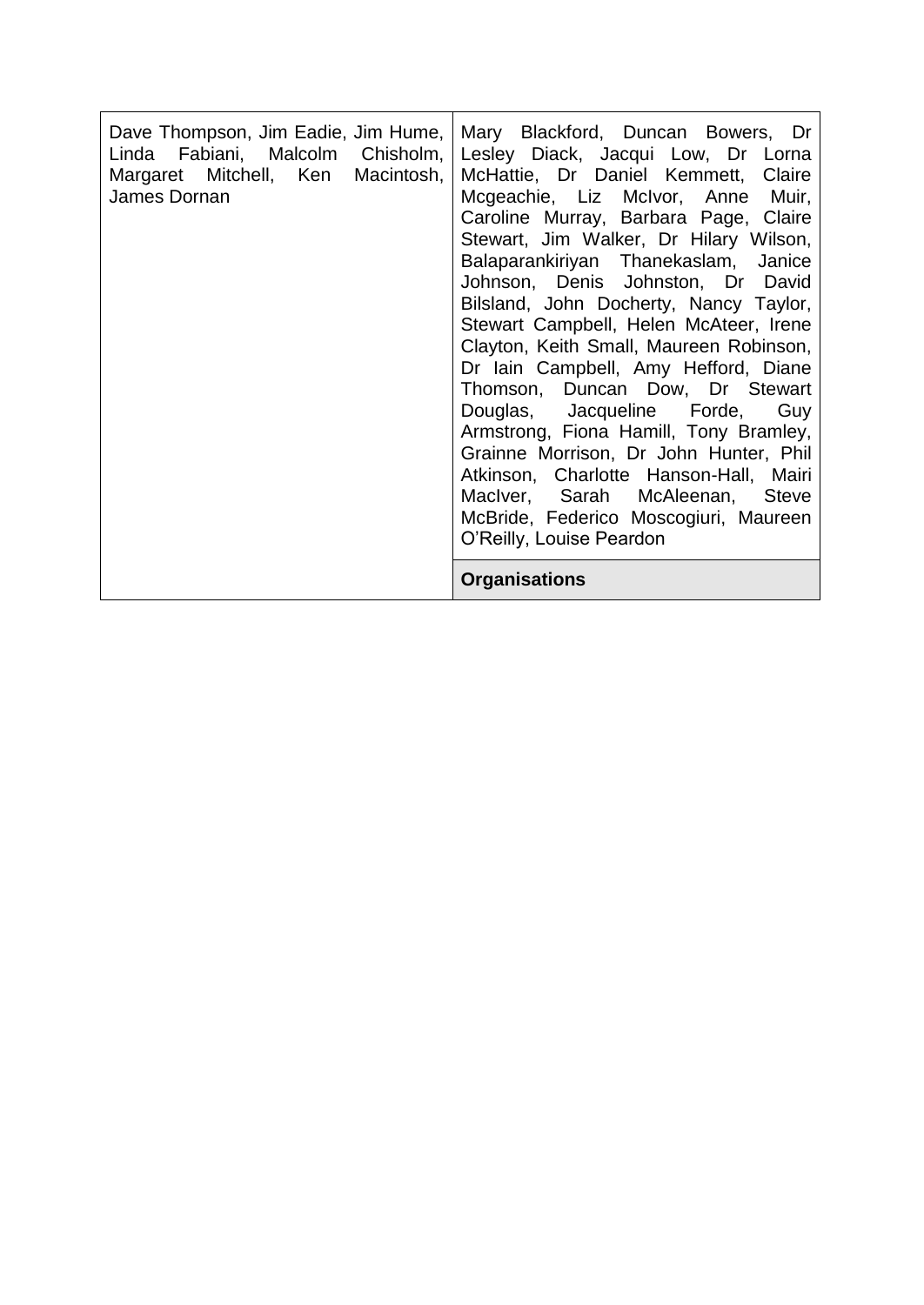|                                               | <b>Genus Pharmaceutical</b><br><b>Scottish Dermatological Society</b><br><b>Skincare Campaign Scotland</b><br>NHS Education for Scotland<br>Psoriasis Association<br>Leo Derm<br>Morhamburn          |
|-----------------------------------------------|------------------------------------------------------------------------------------------------------------------------------------------------------------------------------------------------------|
|                                               | Merck<br><b>Arthritis Care</b><br>Abbott<br><b>PSALV</b><br>Arthritis and Musculoskeletal Alliance<br><b>MSD</b><br>Pfizer<br>Stiefel<br>Janssen Cilag<br>Health Inequalities Alliance Ltd<br>Indigo |
|                                               | Galderma                                                                                                                                                                                             |
|                                               | <b>Contact:</b>                                                                                                                                                                                      |
|                                               | Mary.Blackford@scottish.parliament.uk                                                                                                                                                                |
|                                               | Tel: 0131 348 5724                                                                                                                                                                                   |
|                                               | <b>Contact</b>                                                                                                                                                                                       |
|                                               | <b>Dave Thompson MSP</b>                                                                                                                                                                             |
|                                               | Room M3.09<br><b>Scottish Parliament</b><br>Edinburgh<br><b>EH99 1SP</b>                                                                                                                             |
|                                               | 0131 348 5325                                                                                                                                                                                        |
|                                               | 01349 864701                                                                                                                                                                                         |
|                                               |                                                                                                                                                                                                      |
| 6. GROUP OFFICERS Code of Conduct 6.4, Rule 4 |                                                                                                                                                                                                      |

Please amend titles as necessary e.g. to indicate joint office holders, or preferred titles.

| <b>Convener</b>      | Dave Thompson MSP |
|----------------------|-------------------|
| <b>Vice-Convener</b> | James Dornan MSP  |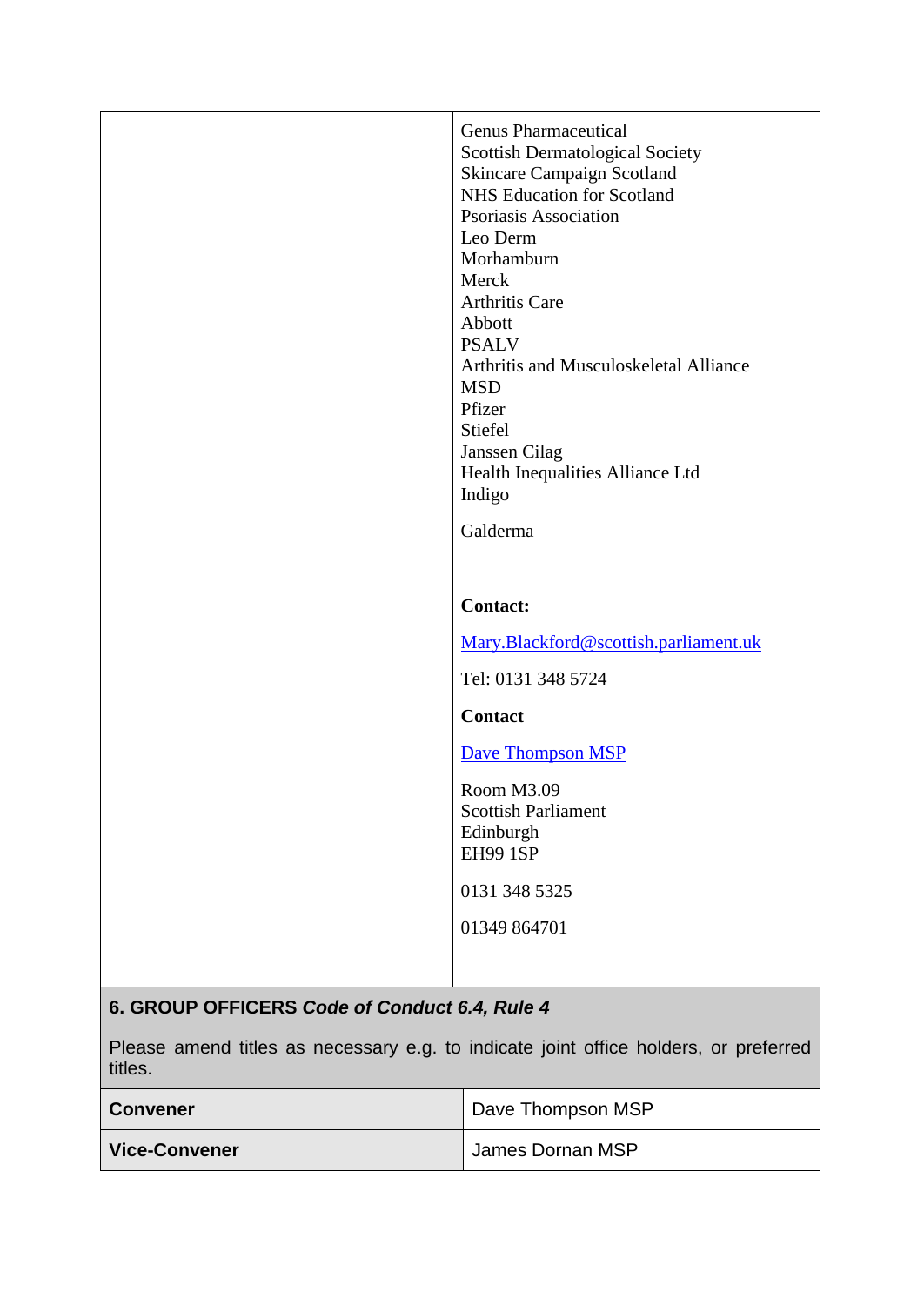| <b>Secretary</b> | Mary Blackford |
|------------------|----------------|
| <b>Treasurer</b> | N/A            |

#### **7. FINANCIAL OR OTHER BENEFITS RECEIVED** *Code of Conduct 6.3.1 & 6.3.6, 6.4 Rule 10*

The group must register any financial or other material benefit received by the group from whatever source, where the value of the financial sum or benefit from any single source exceeds £500 in any one calendar year. This includes donations, sponsorship, subscriptions, hospitality, gifts, visits, provision of services or accommodation or staff assistance. The value of use of Parliamentary facilities need not be registered.

The details requiring to be registered include a brief description of the benefit, the approximate monetary value, the date on which it was received and the source from which it came. Where a consultancy organisation provides benefits, the client on whose behalf these are provided should be named.

| <b>Date</b> | <b>Amount</b> | <b>Description</b> |
|-------------|---------------|--------------------|
| N/A         |               |                    |

#### **8. GROUP SUBSCRIPTION** *Code of Conduct 6.4, Rule 9*

Where a group charges or proposes to charge a subscription, this must be reasonable and the same for all members. The amount of the subscription should be registered and the purposes for which it is intended to use the subscription.

| Amount per group member per year | N/A |
|----------------------------------|-----|
| Date subscription applied        |     |

#### **9. GROUP STAFF AS PARLIAMENTARY PASS HOLDERS**

If a group makes use of staff issued with a Parliamentary pass, any paid activity undertaken by those staff where the employer benefits from the pass holder's access to the Parliament must be registered. There is no need to state the amount of remuneration. The requirement relates both to staff employed directly by the group and to staff employed by an outside organisation to provide assistance to the group.

| <b>Staff name</b>                            | N/A |
|----------------------------------------------|-----|
| <b>Title of post</b>                         |     |
| Name and address of employer<br>organisation |     |
| Type of employer organisation                |     |